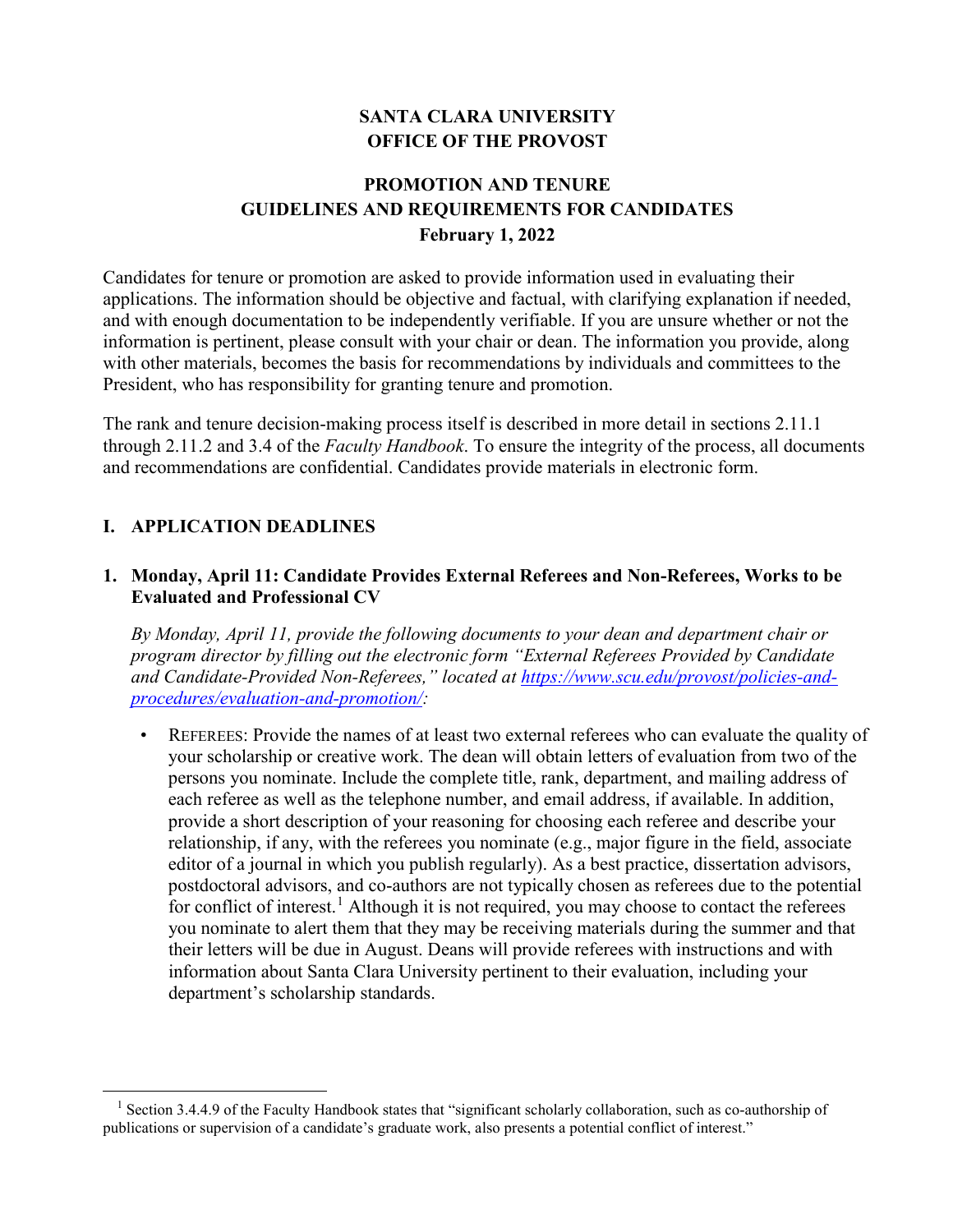- NON-REFEREES: Provide the names, titles, and institutions of any persons who, for valid cause, you do not want the department/program or rank and tenure committees to contact as external referees, with a brief statement of the reasons they should not be contacted. If a majority of either the tenured faculty in the department/program or a rank and tenure committee believes that it is necessary to contact one of these persons as a referee, the Provost shall make the final decision as to whether valid cause exists.
- WORKS TO BE EVALUATED: An electronic copy to your dean and chair or director of each publication or creative work to be evaluated by the external referees. (If material is not available in electronic form, please consult with your dean.) An appropriate number of items would be three to five that you regard as the most representative of your work. Your department chair/program director or rank and tenure committees may make additional selections. Do not include any items that were used in a previous successful petition for tenure or promotion. Materials are not usually returned by the referees.
- PROFESSIONAL *CURRICULUM VITAE*: One electronic copy to your dean and chair or director of your professional or discipline-specific *curriculum vitae*. Please note that this is different from your annotated *curriculum vitae* due on September 7.

In general, six off-campus evaluations of the candidate's scholarly or creative work will be obtained: two from external referees nominated by the candidate, two from external referees nominated by the candidate's department/program, and two from external referees identified by the college or school rank and tenure committee. The college or school committee may request two additional external referees if the candidate's research or artistic work lies in more than one field. If you believe this applies to your case, please indicate so when supplying the information requested above.

If your appointment is in multiple disciplines, please provide each of your department chairs or program directors with these materials.

If you have questions, please check with your dean.

### **2. Wednesday, September 7: Completed Petition and Backup Documentation**

*By Wednesday, September 7, complete your petition by submitting the following to your dean and department chair or program director:*

- PETITION COVER SHEET: Please complete the Cover Sheet-Petition for Tenure and/or Promotion, located at [https://www.scu.edu/provost/policies-and-procedures/](https://www.scu.edu/provost/policies-and-procedures/evaluation-and-promotion/) [evaluation-and-promotion/.](https://www.scu.edu/provost/policies-and-procedures/evaluation-and-promotion/)
- ANNOTATED *CURRICULUM VITAE*: Follow the format outlined in Part II below. While the *vita*  may include brief explanations for the purpose of clarification, it should avoid personal comment.
- PERSONAL STATEMENT: If you choose to submit a personal statement, it should follow the format outlined in Part III below.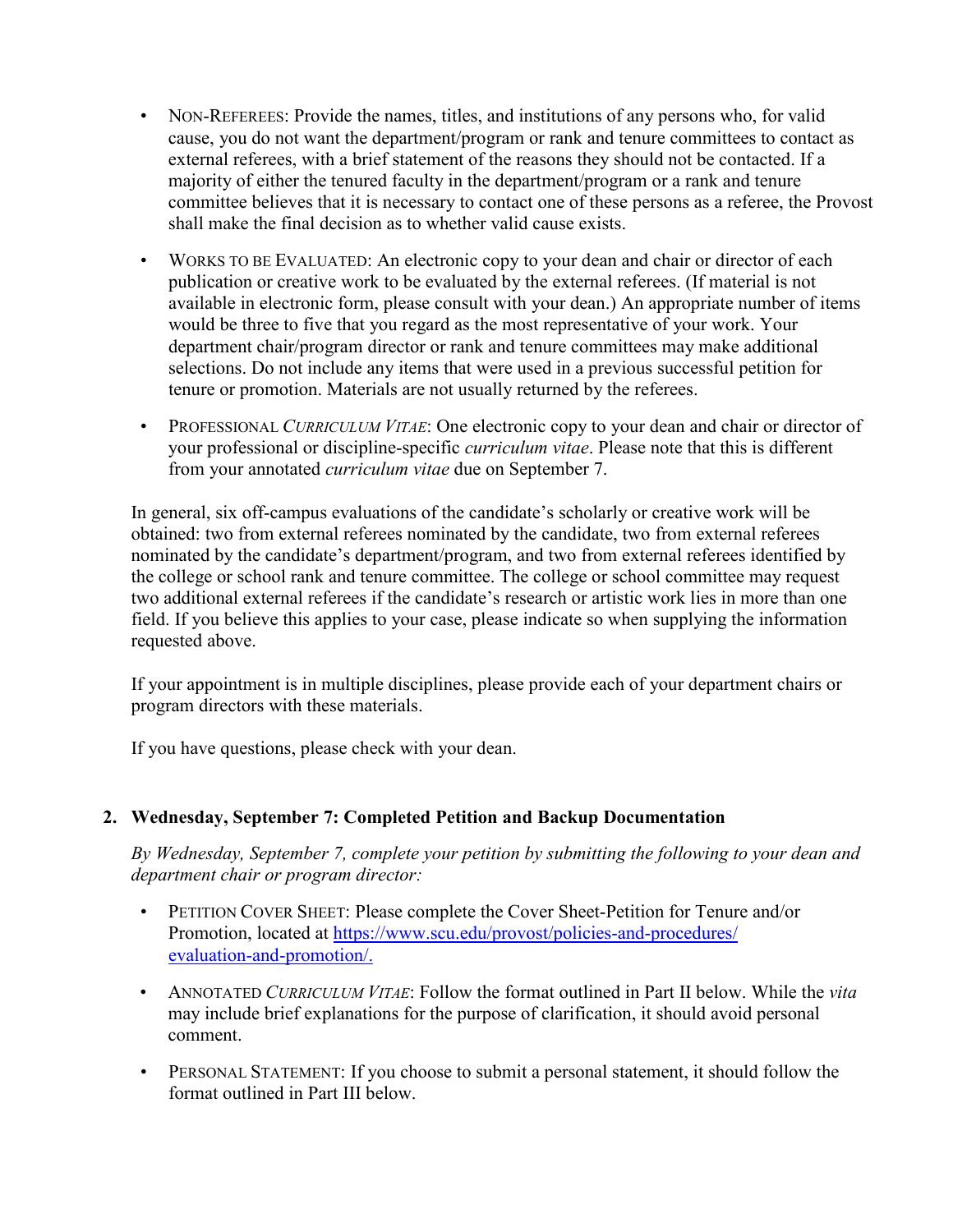*By Wednesday, September 7, provide to your dean and department chair or program director one set of backup documentation:*

- TEACHING MATERIALS: The Provost's Office will provide the candidate and chair/director with a list of all courses (sections) taught at Santa Clara University, by quarter, since initial appointment, granting of tenure, or promotion to current rank. For each relevant course, provide one electronic copy of student evaluations of teaching, peer observations (if available), course syllabi, significant assignments and exams, and any other information related to the quality of teaching. A single set of teaching materials may be included for courses taught in multiple sections if they are substantially similar across sections. If any of these is unavailable, please explain.
- SCHOLARLY WORK: Provide one copy, in electronic form, of all published work or appropriate evidence of accomplishment in the arts since initial appointment, granting of tenure, or promotion to current rank. For each work that has been accepted for publication but not yet published, provide an electronic copy of the work and the editor's acceptance letter. Completed unpublished work may also be included. Evidence of accomplishment in the arts may include outside reviews of productions, performances, exhibitions, and the like. For further guidance on appropriate material to include, please consult with your department chair/program director and dean. If any relevant evidence is unavailable, please explain.

If you have published articles or books in a language other than English, include an abstract summarizing the contents of each such publication for the review process. If the publication is a book, you may decide to provide an abstract of each chapter of the book. Alternatively, you may decide that an abstract summarizing the purpose of the work and its principal conclusions would be sufficient. Abstracts may not be necessary for creative works, such as a poem, composed in a language other than English. Any uncertain case should be referred to your dean for a decision.

### **3. Transmission of Materials after September 7**

Section 3.4.5 of the Faculty Handbook guides the transmission of materials as follows: "Materials entering the process after it has begun shall be transmitted directly to the candidate's dean or, if the evaluations have proceeded beyond the dean, to the Provost for further transmittal to whatever person or committee is currently evaluating the candidate to whom they pertain. Such late materials need not be reviewed by the authors of completed evaluations unless, in the opinion of the University committee or the Provost, they ought to be." Candidates may add late materials such as an updated manuscript status, a new honor or award, new information about a creative work, or information regarding the status of a grant proposal.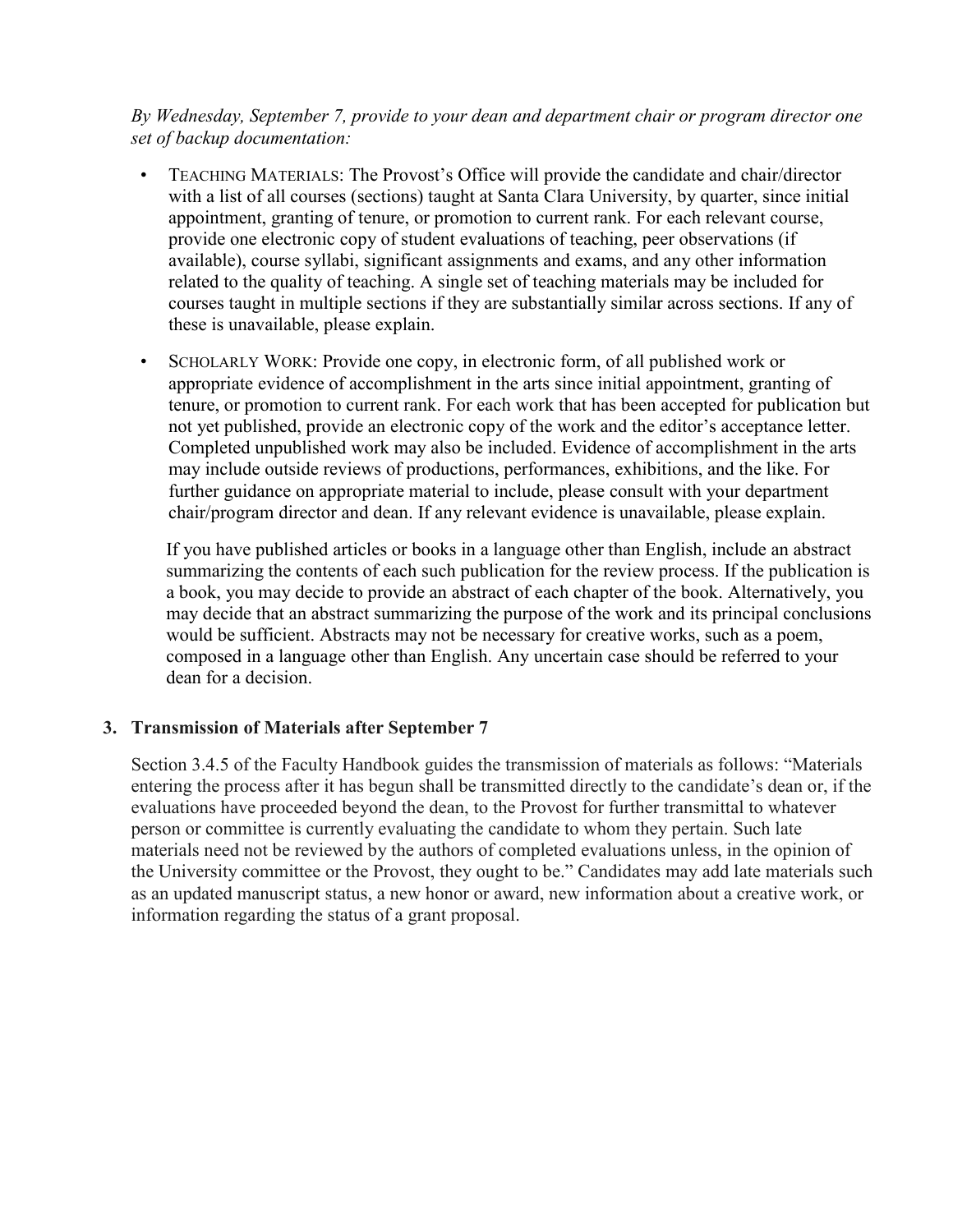## **II. ANNOTATED** *CURRICULUM VITAE*

Please indicate with an asterisk (\*) in the *curriculum vitae* which accomplishments—publications, artistic works, papers, professional services, and so forth—have occurred since initial appointment, granting of tenure, or promotion to current rank (whichever is most recent) at Santa Clara.

Precede all headings with the numeral or letter it carries in the outline below. If no information is to be listed under a particular heading, list the heading followed by the word "none."

### **1. Education**

- a) Institutions of Higher Education. List in chronological order all institutions of higher education you have attended, together with major and minor subjects, degrees received and the dates of those degrees, and the dates of attendance at institutions from which you have not obtained degrees.
- b) Titles of Theses and Dissertations. List the titles of all doctor's, master's, and other theses and dissertations you have written, with names of thesis directors.
- c) Academic Honors. List fellowships, awards, elections to honorary societies, and other academic honors, together with dates and clarifying comments if any are needed.

#### **2. Teaching and Related Experience**

- a) Teaching Experience. List in chronological order all institutions at which you have taught, the academic ranks or other titles you have held, and the dates of your appointments. If any experience is part-time, please indicate.
- b) Other Academic Experience. List department chair positions, directorships of programs, and other administrative or quasi-administrative experience you have had. Do not list here memberships on academic committees or in professional organizations.
- c) Relevant Non-Academic Professional Experience. List any experience in publishing, editing, scientific or technological work, business, or the arts that amounts to professional qualification or qualification for tenure or promotion in academic rank.

### **3. Scholarly and Artistic Work**

a) Scholarly Publications. List in order of appearance all published books, articles, monographs, or creative works of a scholarly nature, as defined in the *Faculty Handbook* (Section 3.4.2). Include works that have been accepted for publication but not yet published. Please crossreference all publications that have appeared in substantially the same form in more than one venue. Give full bibliographical data and, if titles do not clearly indicate the nature of the work or if some qualification is called for, annotate the entries. For example, distinguish articles from reviews, and indicate which publications are peer reviewed. If you are a joint author, indicate the extent of your responsibility in the authorship or any special relationship you might hold with other authors (e.g., that the primary author was a thesis or project director with whom you collaborated as a student or an assistant).